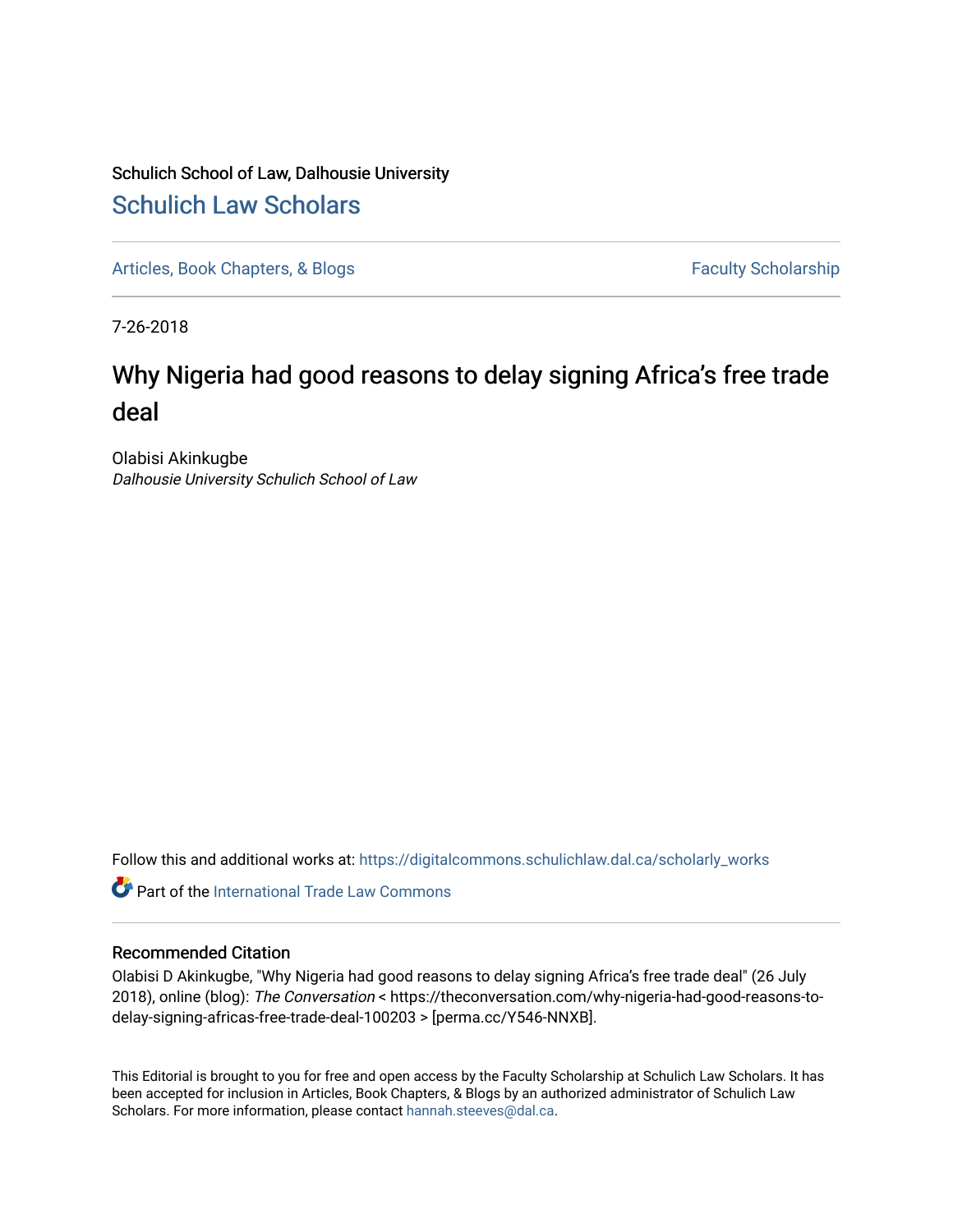**Our new podcast: Don't Call Me Resilient**

**Listen now**

THE CONVERSATION

# **Why Nigeria had good reasons to delay signing Africa's free trade deal**

July 26, 2018 10.20am EDT



**Author**



**[Olabisi D. Akinkugbe](https://theconversation.com/profiles/olabisi-d-akinkugbe-518198)** Assistant Professor, Schulich School of Law, Dalhousie University, Halifax, Canada., Dalhousie University

Africa's Free Trade Agreement proposes a single market for goods and services and investments across 55 countries. Shutterstock

Much has been made of the embarrassing [withdrawal by Nigeria from signing](https://www.vanguardngr.com/2018/03/afcfta-agreement-buhari-bows-pressure/) the African Continental Free Trade Agreement earlier this year having initially made the commitment to sign it.

Its decision was criticised by many, including myself. These reactions were justifiable given the historical poor performance of Nigeria and other African states when it comes to their commitment to regional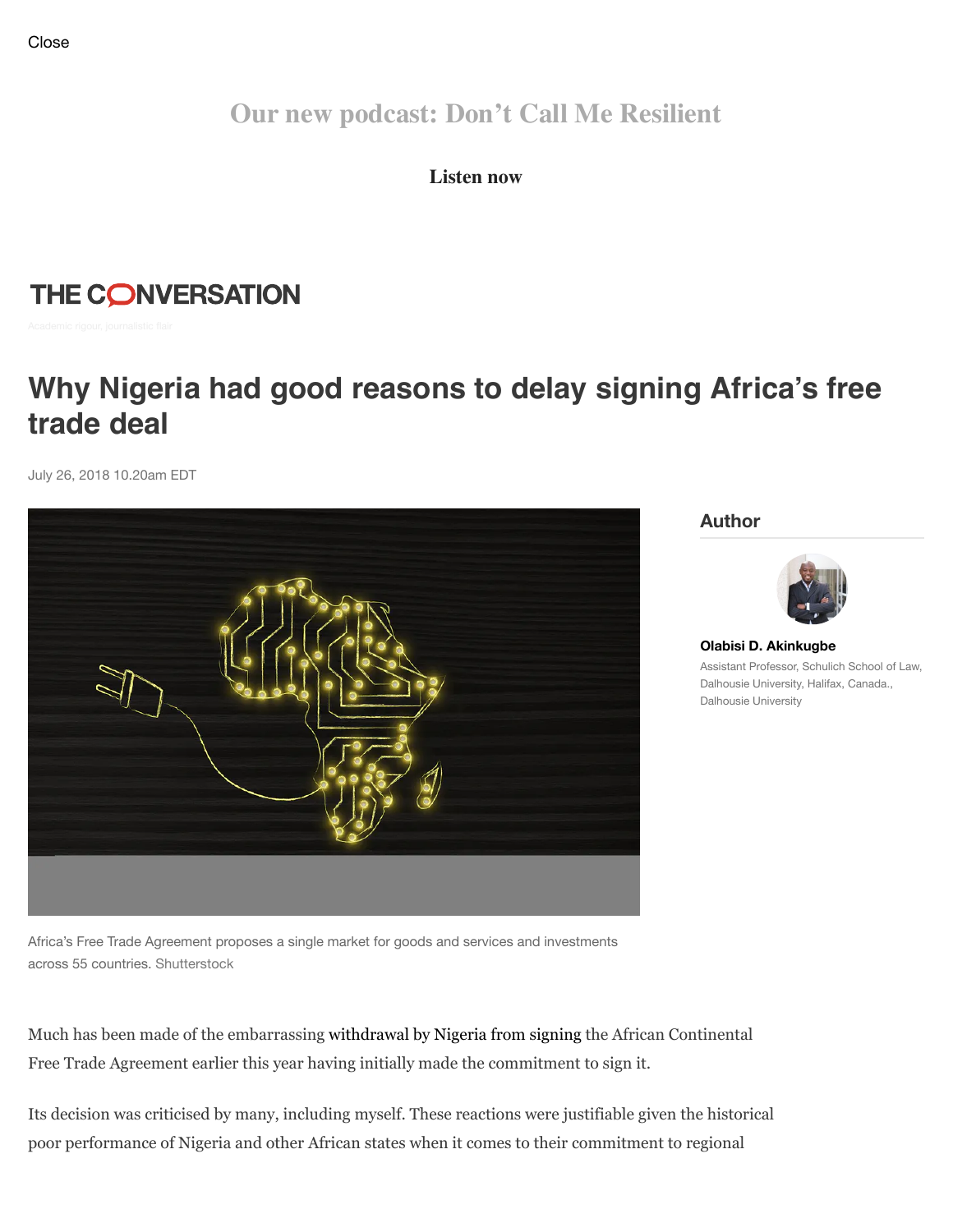economic integration.

But, Nigeria's decision needs to be evaluated in the light of the reason it's given for the delay. The government has [subsequently explained](https://www.businessdayonline.com/news/article/osinbajo-nigeria-will-sign-afcfta/) that it's decision wasn't a rejection of the trade accord. Rather, it said, it wanted time to consult with key stakeholders in the country. This includes the Nigerian labour congress, the manufacturers association as well as other players in the private sector.

Given the free trade area's potential to reconfigure intra-African market and the continent's relationship with global trading system, consulting Nigerians should play an important role in signing the agreement.

### **Listen to 'Don't Call Me Resilient,' a provocative new podcast about race**

**Find out more**

The agreement is the first of its kind in Africa. It proposes creating a single market for goods and services, with free movement of people and investments across 55 countries. The agreement has a dispute settlement mechanism similar to the one set up by the World Trade Organisation.

The deal promises to redefine trade relations among African states and beyond. It's also expected to aid the coordination of trade liberalisation and improve interactions within existing regional economic communities.

If implemented, it will draw together the largest number of countries within a free trade area in the world. Initially 44 countries signed the pact in March. The number has since risen to 49.

In my view, the Nigerian government made a wise decision. Holding off on signing the agreement shows how seriously it's taking the agreement.

#### **The consultative process**

The government is taking [the consultations seriously.](http://www.notn.gov.ng/post_action/73) This bodes well for the future implementation of the agreement.

For example, in May, six consultation meetings were held in the six geopolitical zones – North-West, North-East, North-Central, South-East, South-South, South-West – of Nigeria.

The government has [also consulted](http://www.notn.gov.ng/sensitization_and_consultation) with think tanks as well as trade expert groups and institutions such as the Nigeria Institute for Advanced Legal Studies. It's also set up sessions with civil society. The process has also involved engaging with the Manufacturers Association of Nigeria, poultry groups, the Nigerian Labour Congress, Rice Processors Group, Aviation Association Group, Fertilisers Producers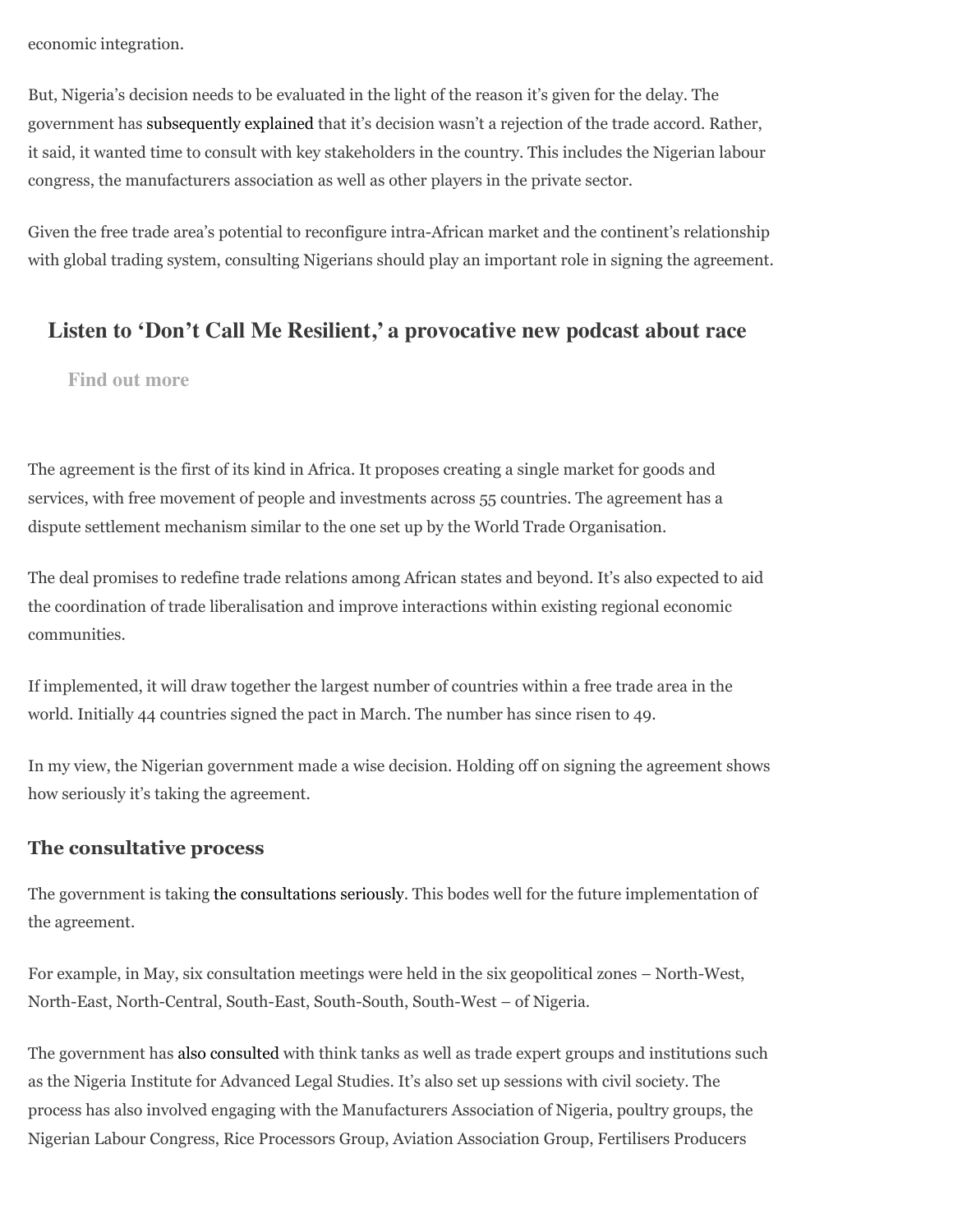Association of Nigeria, the Nigerian Association of Small and medium Enterprises and the National Chamber of Commerce, industry, mines and agriculture.

Nigeria's Chief Trade Negotiator & Director General, Nigerian Office for Trade Negotiations, Ambassador Chiedu Osakwe, recently stated that Nigeria is finally getting [ready to sign](https://www.premiumtimesng.com/features-and-interviews/275492-nigeria-now-ready-to-sign-africa-free-trade-deal-chief-trade-negotiator.html.)

While buy-in from everyone might not be achieved, the engagements are nevertheless important.

### **More to gain than lose**

Nigeria's government[has made it clear that](http://www.notn.gov.ng/bundles/notn/docs/afcfta_fact_sheet_v2.pdf) it sees great merit in the free trade agreement. It has applauded the agreement's potential to expand market access for Nigeria's good and services. And that it will boost economic growth and job creation. The agreement will also improve competitiveness and the ease of doing business in Nigeria while it simultaneously provides a platform for the country's continued leadership role in Africa.

For Nigeria, the agreement's dispute settlement mechanism would also be a major advance, providing protection against hostile and discriminatory trade practices.

But it does have concerns. These include unfair trade practices, such as dumping – when a country lowers the sales of its exports below the cost of production to gain unfair market share. A rules based trade governance structure would give Nigeria greater access to invoking remedies for this kind of behaviour.

The Nigerian government has expressly declared its confidence in the potential of the agreement's dispute settlement mechanism. This contrasts with its scepticism of WTO's dispute settlement mechanism which developing countries have generally viewed as expensive and unfair towards them. Perhaps, one way to explain the embrace of the dispute settlement mechanism under the agreement then is its uniquely African roots and the potential for "equal" access among its members.

### **For Africa: More Free Trade and less protectionism is the way**

It's only fair that the government is allowed time to examine issues like this closely. But, it's also important that Nigeria doesn't allow the consultation to cripple, jeopardise or undermine the process.

Not signing the free trade agreement is not an option for Nigeria, particularly given [the rise](https://www.ipe.com/investment/briefing-investment/world-trade-is-protectionism-on-the-rise/www.ipe.com/investment/briefing-investment/world-trade-is-protectionism-on-the-rise/10017403.fullarticle) in protectionism, nationalism and backlash against free trade in the global multilateral trading system.

Past experiences with economic integration on the continent aren't that encouraging. Nevertheless, the free trade pact offers African states the opportunity to build a formidable market in these unsettling global economic times.